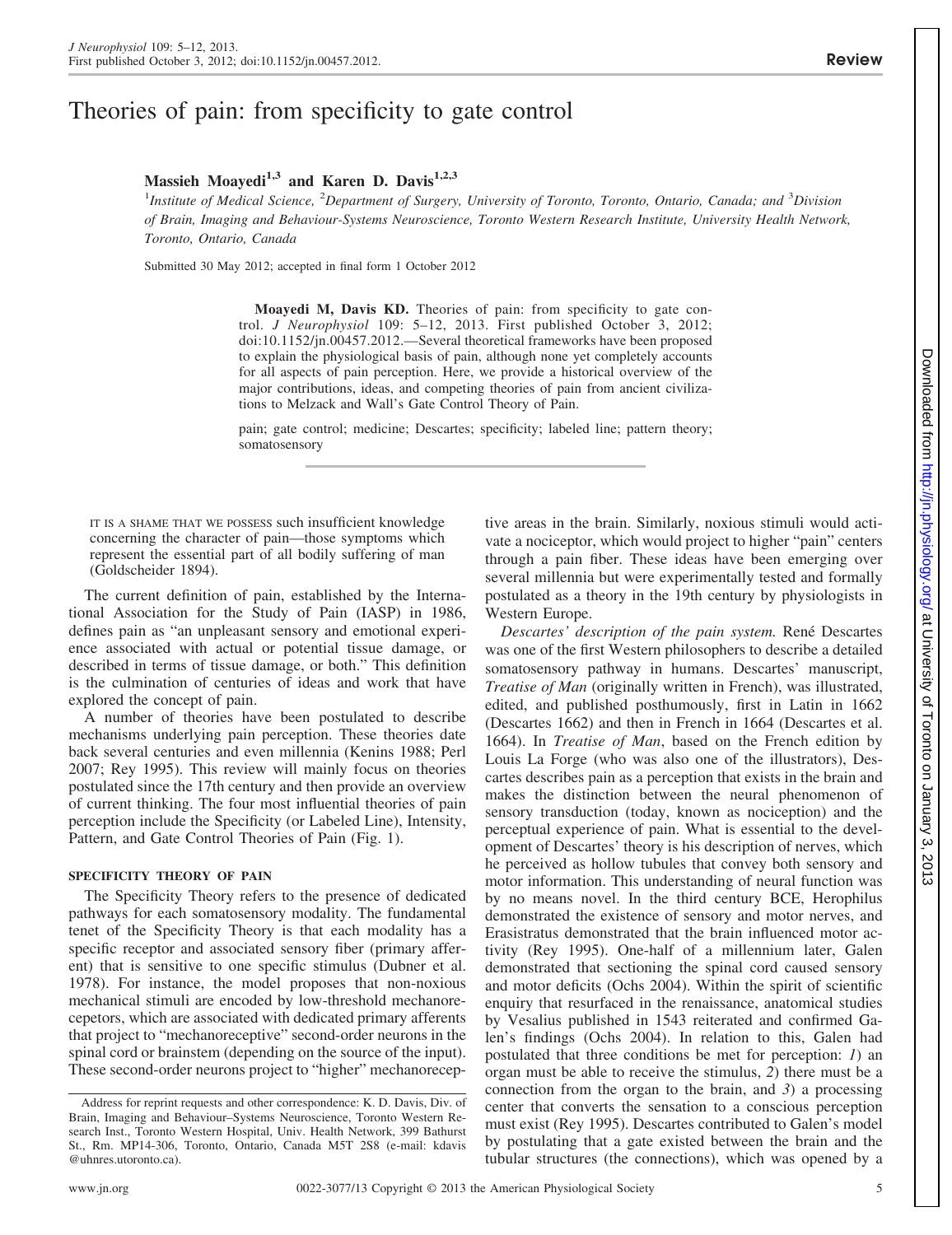Fig. 1. Schematic diagrams of pain theories. *A*: based on the Specificity Theory of Pain; each modality (touch and pain) is encoded in separate pathways. Touch and pain stimuli are encoded by specialized sense organs. Impulses for each modality are transmitted along distinct pathways, which project to touch and pain centers in the brain, respectively. DRG, dorsal root ganglion. *B*: based on the Intensity Theory of Pain; there are no distinct pathways for low- and high-threshold stimuli. Rather, the number of impulses in neurons determines the intensity of a stimulus. The primary afferent neurons synpase onto wide-dynamic range (WDR) 2nd-order neurons in the dorsal horn of the spinal cord, where low levels of activity encode innocuous stimuli, and higher levels of activity encode noxious stimuli. *C*: the Pattern Theory of Pain posits that somatic sense organs respond to a dynamic range of stimulus intensities. Different sense organs have different levels of responsivity to stimuli. A population code or the pattern of activity of different neurons encodes the modality and location of the stimulus. *D*: the Gate Control Theory of Pain proposes that both large (A-fibers) and small (C-fibers) synpase onto cells in the substantia gelatinosa (SG) and the 1st central transmission (T) cells. The inhibitory effect exerted by SG cells onto the primary afferent fiber terminals at the T cells is increased by activity in A-fibers and decreased by activity in C-fibers. The central control trigger is represented by a line running from the A-fiber systerm to the central control mechanisms; these mechanisms, in turn, project back to the Gate Control system. The T cells project to the entry cells of the action system.  $+$ , excitation;  $-$ , inhibition. Figure is reproduced with permission from Perl (2007).



sensory cue (Descartes et al. 1664). A sensory cue would "tug" on the tube, which would then open a gate between the tube and the brain. The opening of this gate would then allow "animal spirits" (an extension of the Greek *pneuma*<sup>1</sup>) to flow through these tubes and within the muscles to move them. Although this sensory system was not specific to pain, La Forge's drawing (based on Descartes' concept and La Forge's understanding of contemporaneous anatomy) of a foot near a flame is one of the most famous figures in neuroscience (Fig. 2). This example describes the pathway for promptly moving one's foot away from a hot flame. In the figure (and its description in the text), the heat of the flame near the foot activates a fibril (or fiber) within the nerve tubule that traverses up the leg, to the spinal cord, and finally, to the brain. Descartes compared this fiber with a cord attached to a bell— by pulling on the other end of cord, the bell will ring. The proverbial bells, in this case, are the pores that line the ventricles in the brain. Once these pores open in response to the sensory input, the animal spirits were thought to flow through the tubule and elicit a motor response. This motor response included turning the head and the eyes to see the flame and raising the hands and

folding the body away from the flame for protection. Descartes conceived that there are many of these fibrils and that their movements elicit the sensations. For example, the perception of pain would be felt in the brain when there is a significant tug on the fiber, which caused it to sever. In contrast, a tug of the same magnitude that does not cause the fiber to break would evoke a tickling (or tingling; Descartes uses the French word *chatouillement*) perception. Although La Forge's figure of the boy and the flame suggests that there is a dedicated pain pathway, a closer read of the text indicates that Descartes believed that the pattern and rate of firing (intensity of tugging) of a fiber provided the adequate information to the brain about the stimulus intensity and quality. In fact, it is likely that the misconception of a dedicated pathway in the somatosensory system by Descartes is an extension of his proposal that the visual system requires a labeled line (where the image is carried and projected in the brain).

*Anatomical discoveries inform physiology.* The modern concept of a dedicated pain pathway (also known as Specificity Theory; see Fig. 1*A*) was developed by Charles Bell in his landmark essay, *Idea of a New Anatomy of the Brain*, *submitted for the observation of his friends*, first published as a conference proceeding in 1811 and later reproduced in a journal (Bell

<sup>1</sup> In ancient Greek medicine, the concept of *pneuma* represents air, breath, or motion. It was also called the breath of life and the spirit of man (Stead 1998).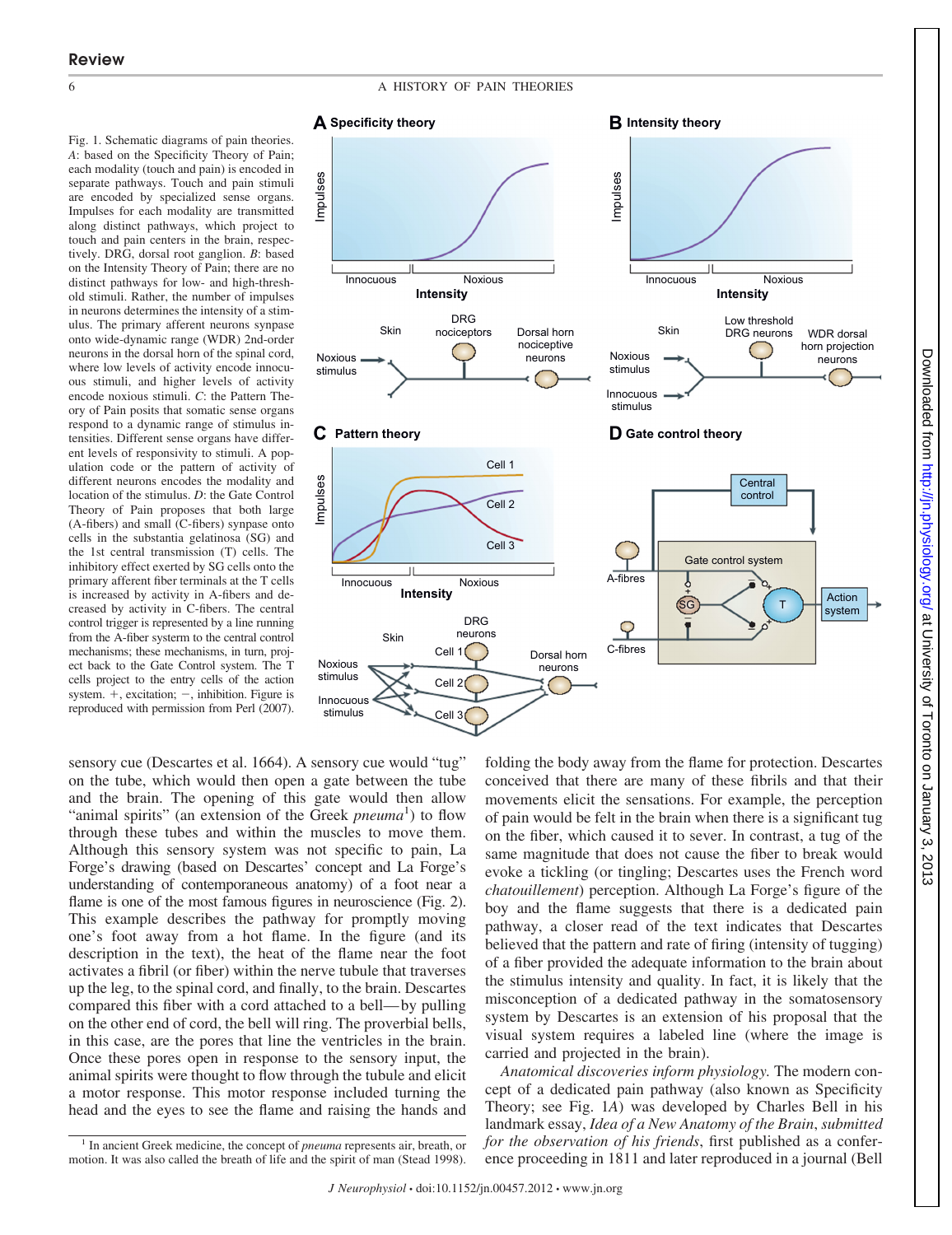#### A HISTORY OF PAIN THEORIES





Fig. 2. Line drawing of the pain system by (*A*) Florentius Schuyl and (*B*) Louis La Forge based on Descartes' description in *Treatise of Man* (see text). The fire (*letters A*) is close to the foot (*letters B*). Particles from the fire move and press the skin and tug on the fibril (*letters C*), which opens the pore (*letters d* and *e*) where the fibril terminates. Opening the pore is akin to tugging on a rope attached to a bell, thus ringing the bell. The open pore allows the "animal spirits" to flow from the cavity (*letters F*) into the fibril; part of them activates the muscles to move the foot away from the fire, part of them activates the muscles to turn the eyes and the head toward the fire to look at it, and part of them is used to bring forth the hands and fold the body to protect it. [*A* is reproduced from Descartes (1662), and *B* and text are reproduced from Descartes et al. (1664), out of copyright; translated by M. Moayedi.]

and Shaw 1868). In this essay, Bell provided an alternative perspective about the organization of the nervous system. First, he suggested that the brain is not "common sensorium", as suggested by Descartes, which was the accepted model of the brain at the time. Instead, he provided anatomical evidence that the brain was a heterogeneous structure, a theory first postulated by Willis in the 17th century (Rey 1995). He then suggested that nerves were bundles of heterogeneous neurons that have specialized functions and that their bundling was only for ease of distribution. Thus Bell spoke of different sensory neurons for different types of stimuli, motor neurons, and so-called "vital" neurons that are wired to the mind rather than the brain. He did, however, maintain that perception of stimulus (such as vision and nociception) is different than the perceptual experience (e.g., sight and pain, respectively). Importantly, for the Specificity Theory, Bell states:

. . . that while each organ of sense is provided with a capacity of receiving certain changes; to be played upon it, as it were, yet each is utterly incapable of receiving the impressions destined for another organ of sensation. It is also very remarkable that an impression made on two different nerves of sense, though with the same instrument, will produce two distinct sensations; and the ideas resulting will only have relation to the organ affected (Bell and Shaw 1868).

This is the fundamental tenet of the Specificity Theory, which postulates that there is a dedicated fiber that leads to a dedicated pain pathway to the sensory modality's region of the brain. This model, therefore, suggests that a pathway specific to pain exists (see Fig. 1*A*).

François Magendie was a French physician considered by some as the father of experimental physiology (Bernard and Magendie 1856; Sechzer 1983; Stahnisch 2009). Magendie made substantial contributions to neurophysiology, including reiterating Bell's findings regarding the existence of both motor and sensory nerves and that these have separate paths to and from the spinal cord (the ventral and dorsal roots, respectively) (Stahnisch 2009). This differentiation of spinal nerves is known as the Bell-Magendie Law, which is a fundamental aspect of the organization of the nervous system.

Concurrently, in Germany, Johannes Müller published a *Manual of Physiology*, which echoed Charles Bonnet's manual published one century earlier (Rey 1995). Müller's manual, published in 1840, sought to summarize and synthesize findings in physiology. The purpose of this synthesis was to understand how different stimuli were so clearly sensed and how the brain could distinguish them from one another. He, like Bonnet, concluded that specific receptors must have specific energy of stimulation and that there were infinite numbers and types of fibers, each to a specific sensory stimulus; e.g., there is a specific fiber for the smell of bananas, another for the scent of an apple, and yet another for the scent of an orange. Furthermore, because of a sense organ's specific energy, the sensory neuron will only encode a single perceptual quality. For example, if a warm fiber is artificially stimulated by an electric current, the brain will perceive warmth. In line with these findings, Erasmus Darwin (Charles Darwin's grandfather) provided the first evidence for a set of specific nerves for the perception of heat (Darwin and Darwin 1794).

The discovery of specific, cutaneous touch receptors, such as Pacinian corpuscles [Pacini 1835; cited in Cauna and Mannan (1958)], Meissner's corpuscles [Meissner 1853; cited in Cauna and Ross (1960)], Merkel's discs [Merkel 1875; cited in Iggo and Muir (1969)], and Ruffini's end-organs (Ruffini 1893), in the latter one-half of the 19th century, provided further evidence that specific sensory qualia were encoded by dedicated nerve fibers. However, there remained a debate about the nature of pain as part of the five senses, as an end-organ specific to pain stimuli (nociceptor) had not yet been discovered. In contrast to the idea of a dedicated pain pathway, it was argued that pain was different than the other senses in that it is inherently unpleasant (Boring 1942; Dallenbach 1939). These ideas persisted from Plato's and Aristotle's writings of pain as an emotion (Schmitter 2010). This inherently makes pain the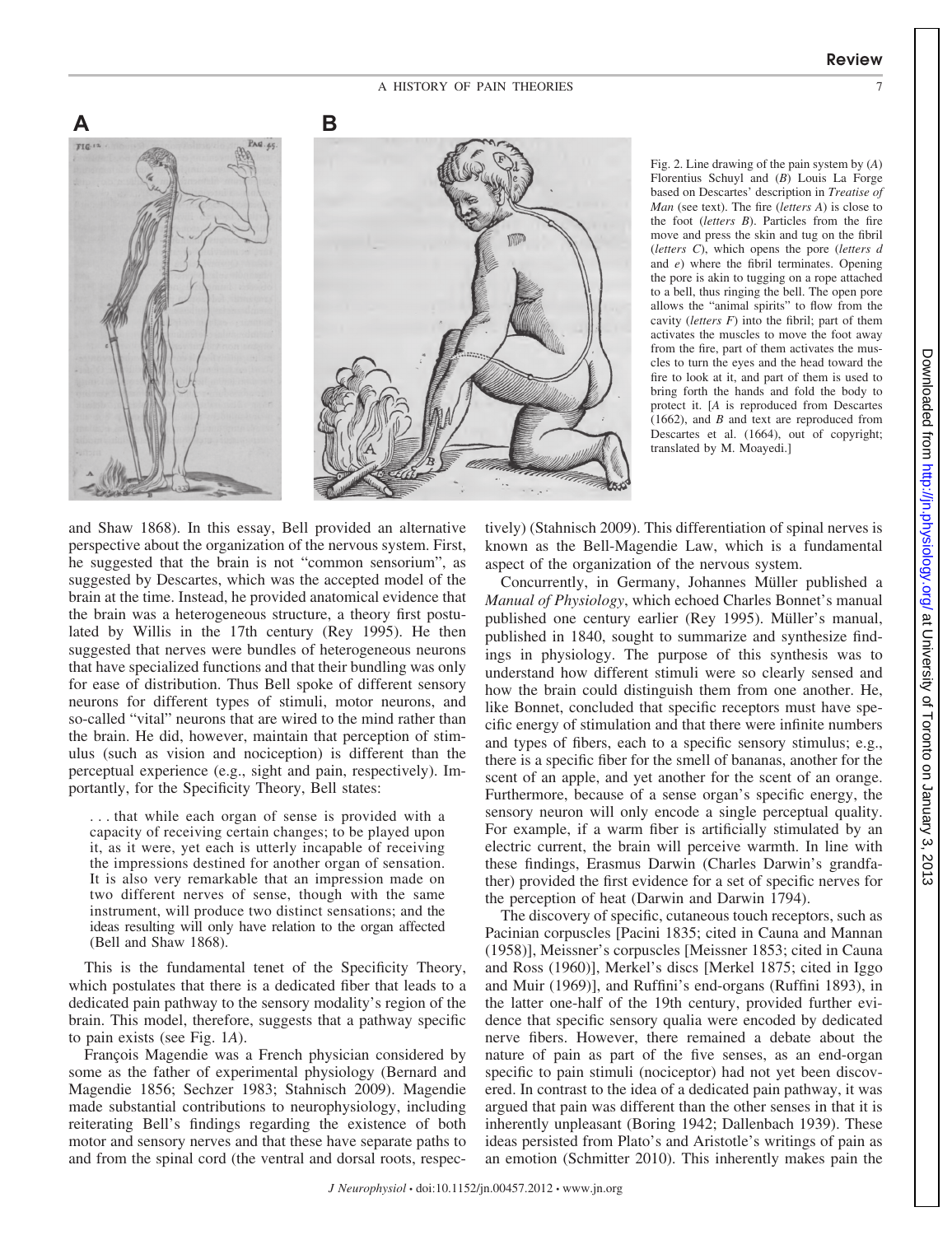antithesis of pleasure, and because pleasure is a characteristic of the mind (i.e., an emotion), it was inferred that pain was also a characteristic of the mind and not a percept of the body.

Further evidence for the Specificity Theory came from Schiff and Woroschiloff's findings of a pain pathway in the spinal cord in a series of experiments between 1854 and 1859 (Rey 1995). These findings built on Charles-Édouard Brown-Séquard's observations that sensory fibers decussate in the spinal cord (Aminoff 1996; Dallenbach 1939). Schiff and Woroschiloff established the presence of two pathways through observations of the effect of incisions at different levels of the spinal cord: the anterolateral pathway for pain and temperature and the posterior bundles for tactile sensibility (Dallenbach 1939; Rey 1995). However, Schiff and Woroschiloff noted that the tactile pathway did not decussate at the level of the spinal cord. These findings were supported by a case study by William Richard Gowers, a physician in London, who reported that a patient with a bullet wound to the gray matter of the spinal cord lost the sense of pain and temperature but not touch (Rey 1995). He concluded that there were specific pathways for pain and temperature, separate from that of touch. However, those who held onto the *Aristotelian* dogma argued strenuously against the Specificity Theory. They insisted that pain is a quality of all senses—a percept of the mind. Only when Blix and Goldscheider published their findings of sensory spots on the skin independently did the Specificity Theory gain momentum and did pain become a recognized sense (Dallenbach 1939). Sensory spots were defined as tiny areas of the skin that elicit a specific sensation when touched. These sensory spots were specific to warmth, cold, pressure, or pain. However, both Blix and Goldscheider moved away from the Specificity Theory some years later and moved toward the Intensity Theory of Pain, a concurrent theory (see below).

*von Frey's and Goldscheider's skin spots.* Between 1894 and 1896, Max von Frey carried out experiments that advanced the Specificity Theory (Rey 1995). von Frey indicated that there were four somatosensory modalities: cold, heat, pain, and touch and that all of the other skin senses were derivatives of these four modalities. To test this idea, he developed his now well-known "von Frey hairs" (termed an aesthesiometer), which consisted of a hair— usually from a human, but sometimes he used a horsehair or a hog bristle—attached to a wooden stick (Perl 1996). By measuring the hair's diameter, length, and precise maximal weight that it could support without breaking off of the stick (maximal tension), it was possible to measure the force applied to a very specific spot. Today, von Frey hairs are made of fine nylon filaments of varying thicknesses (and hence, stiffness to deliver different forces and pressures upon bending). With the use of these hairs, he could carefully determine the pressure required to elicit a sensation at each of the skin spots identified by Blix and Goldscheider. Furthermore, his experimental setup allowed him to determine which spots responded to innocuous pressure and which ones responded to noxious pressure. von Frey demonstrated that there were distinct spots for innocuous pressure and for noxious pressure. He presented a model of the skin that comprised a "mosaic of distinct tactile, cold, warm, and pain spots distributed across the skin with distinctive regional variation" (Perl and Kruger 1996). von Frey related the distribution of the pressure points to the distribution of Meissner's corpuscles, whereas pain points were related to the distribution of free

nerve endings in the skin. Despite these remarkable findings, the Specificity Theory made a number of assumptions about the anatomical, physiological, and psychological bases of somesthesis and pain. For instance, when von Frey postulated the theory, pain receptors had yet to be identified nor were the peripheral pathways and brain centers specific to pain sensation established, as well as other factors [for a review, see Dallenbach (1939) and Rey (1995)].

*Landmark discoveries.* Charles Scott Sherrington (1947) addressed some of the assumptions of the Specificity Theory in his proposed framework of nociception. He applied a Virchowian (i.e.*,* based on the cell theory) and Darwinian (i.e., evolutionary) approach to study integration in the nervous system. Specifically, he examined what he conceived to be the functional basic unit (the simple reflex arc) to understand the nervous system. With the use of this method, he described the specificity of neurons, which included the four basic modalities recognized by von Frey. Furthermore, he postulated that behavior in animals is the temporal and spatial pattern of activity, resulting from the interaction of these specific neurons. His studies allowed him to conclude that "the main function of the receptor is [. . .] to lower the excitability threshold of the [reflex] arc for one kind of stimulus and heighten it for all others" (Sherrington 1906, 1955). This "selection" approach resolved the divide between the Intensity Theory (see below) and Specificity Theory (Rey 1995), because it accounts for findings of specific pain points (i.e., receptors that are specific to pain) and also accounts for the Intensity Theory (i.e., somatosensory stimulation, which is intense or excessive, activates the pain reflex arc because this is its common feature). He also coined the term "nocicipient" (Sherrington 1903) to describe the specificity of the cutaneous end-organ for noxious stimuli, later termed nociceptor (Sherrington 1906). Sherrington developed a framework that advanced the Specificity Theory of Pain even further. However, the nociceptor had yet to be identified definitively.

The discovery of myelinated primary afferent fibers that respond only to mechanical noxious stimuli occurred much later, in 1967 (Burgess and Perl 1967). Soon thereafter, Bessou and Perl (1969) discovered nociceptive, unmyelinated afferent fibers: polymodal nociceptors and high-threshold mechanoreceptors. These findings revolutionized the field of pain research and helped advance and develop a number of theories of pain. Since Sherrington's endorsement of the Specificity Theory of Pain, this became the dominant theory at the time. However, its popularity waned with the postulation of the Gate Control Theory of Pain (see below) by Melzack and Wall (1965).

# **INTENSITY THEORY OF PAIN**

An Intensive (or Summation) Theory of Pain (now referred to as the Intensity Theory) has been postulated at several different times throughout history. First, conceptualized in the fourth century BCE by Plato in his oeuvre *Timaeus* (Plato 1998), the theory defines pain, not as a unique sensory experience but rather, as an emotion that occurs when a stimulus is stronger than usual. Centuries later, Erasmus Darwin (Darwin and Darwin 1794) reiterated this concept in *Zoonomia*. One hundred years after Darwin, Wilhelm Erb also suggested that pain occurred in any sensory system when sufficient intensity was reached rather than being a stimulus modality in its own Downloaded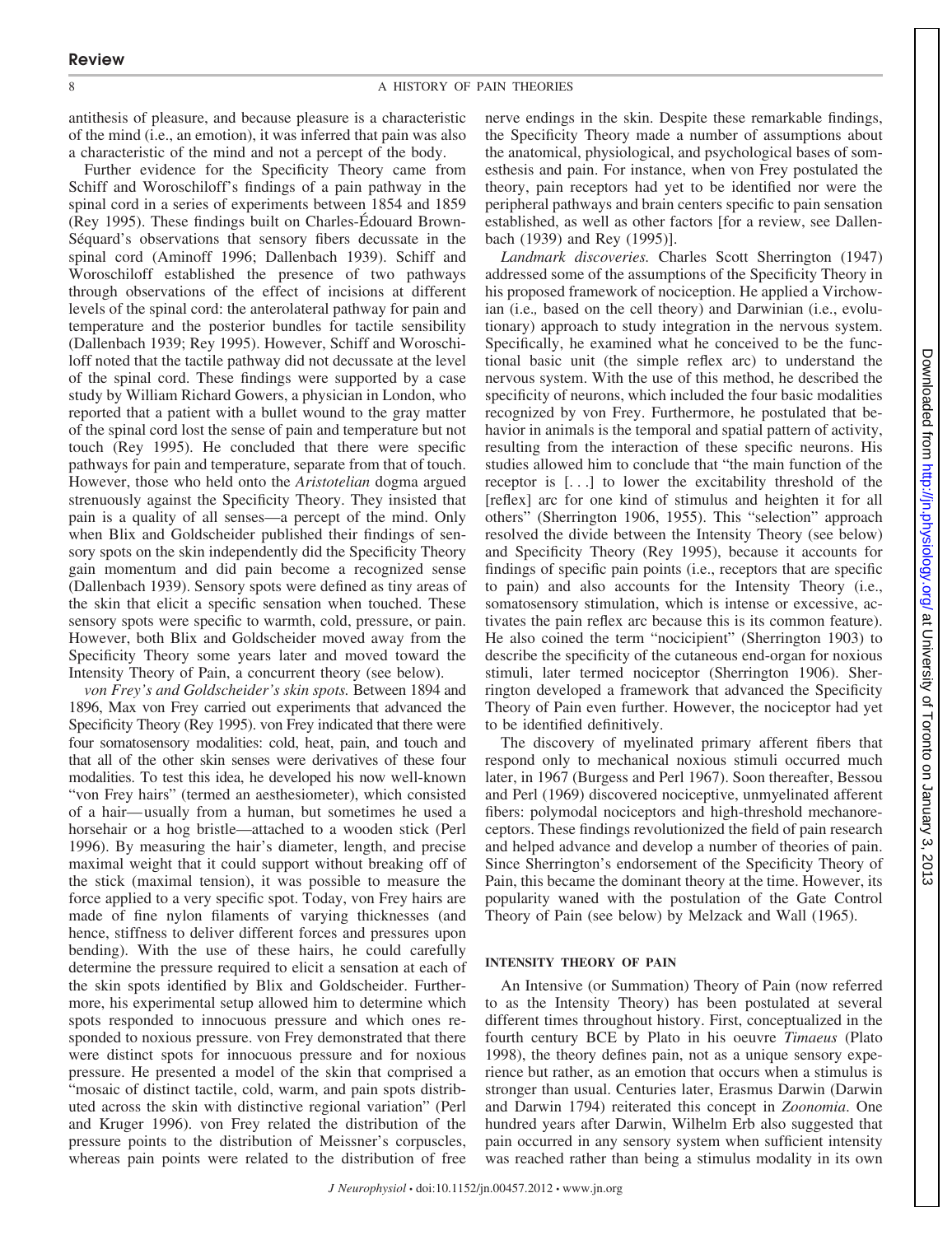right [cited in Dallenbach (1939)]. Arthur Goldscheider further advanced the Intensity Theory, based on an experiment performed by Bernhard Naunyn in 1859 [cited in Dallenbach (1939)]. These experiments showed that repeated tactile stimulation (below the threshold for tactile perception) produced pain in patients with syphilis who had degenerating dorsal columns. When this stimulus was presented to patients 60 – 600 times/s, they rapidly developed what they described as unbearable pain. Naunyn reproduced these results in a series of experiments with different types of stimuli, including electrical stimuli. It was concluded that there must be some form of summation that occurs for the subthreshold stimuli to become unbearably painful. Goldscheider suggested a neurophysiological model to describe this summation effect: repeated subthreshold stimulation or suprathreshold hyperintensive stimulation could cause pain (see Fig. 1*B*). He suggested further that the increased sensory input would converge and summate in the gray matter of the spinal cord. This theory competed with the Specificity Theory of Pain, which was championed by von Frey. However, the theory lost support with Sherrington's evolutionary framework for the Specificity Theory and postulated the existence of sensory receptors that are specialized to respond to noxious stimuli, for which he coined the term "nociceptor".

## **PATTERN THEORY OF PAIN**

In an attempt to overhaul theories of somaesthesis (including pain), J. P. Nafe postulated a "quantitative theory of feeling" (1929). This theory ignored findings of specialized nerve endings and many of the observations supporting the specificity and/or intensive theories of pain. The theory stated that any somaesthetic sensation occurred by a specific and particular pattern of neural firing and that the spatial and temporal profile of firing of the peripheral nerves encoded the stimulus type and intensity (see Fig. 1*C*). Lele et al. (1954) championed this theory and added that cutaneous sensory nerve fibers, with the exception of those innervating hair cells, are the same. To support this claim, they cited work that had shown that distorting a nerve fiber would cause action potentials to discharge in any nerve fiber, whether encapsulated or not. Furthermore, intense stimulation of any of these nerve fibers would cause the percept of pain (Sinclair 1955; Weddell 1955).

## **GATE CONTROL THEORY OF PAIN**

In 1965, Ronald Melzack and Charles Patrick (Pat) Wall (Melzack and Wall 1965) proposed a theory that would revolutionize pain research: the Gate Control Theory of Pain. The Gate Control Theory recognized the experimental evidence that supported the Specificity and Pattern Theories and provided a model that could explain these seemingly opposed findings. In a landmark paper, Melzack and Wall (1965) carefully discussed the shortcomings of the Specificity and Pattern Theories—the two dominant theories of the era—and attempted to bridge the gap between these theories with a framework based on the aspects of each theory that had been corroborated by physiological data. Specifically, Melzack and Wall accepted that there are nociceptors (pain fibers) and touch fibers and proposed that that these fibers synapse in two different regions within the dorsal horn of the spinal cord: cells in the substantia gelatinosa and the "transmission" cells. The

model (see Fig. 1*D*) proposed that signals produced in primary afferents from stimulation of the skin were transmitted to three regions within the spinal cord: *1*) the substantia gelatinosa, *2*) the dorsal column, and *3*) a group of cells that they called transmission cells. They proposed that the gate in the spinal cord is the substantia gelatinosa in the dorsal horn, which modulates the transmission of sensory information from the primary afferent neurons to transmission cells in the spinal cord. This gating mechanism is controlled by the activity in the large and small fibers. Large-fiber activity inhibits (or closes) the gate, whereas small-fiber activity facilitates (or opens) the gate. Activity from descending fibers that originate in supraspinal regions and project to the dorsal horn could also modulate this gate. When nociceptive information reaches a threshold that exceeds the inhibition elicited, it "opens the gate" and activates pathways that lead to the experience of pain and its related behaviors. Therefore, the Gate Control Theory of Pain provided a neural basis for the findings that supported and in fact helped to reconcile the apparent differences between the Pattern and Specificity Theories of Pain.

# **SHORTCOMINGS OF THE COMPETING PAIN THEORIES**

Each of the major pain theories discussed in the previous sections adequately described a series of observations about the nociceptive system and pain perception. However, none adequately accounted for the complexity of the pain system. For instance, although the Specificity Theory appropriately described sensory receptors that are specific to nociceptive stimuli and primary afferents that show responses only to suprathreshold stimuli, it did not account for neurons in the central nervous system (CNS) that respond to both non-nociceptive and nociceptive stimuli (e.g., wide-dynamic range neurons). Although these neurons are well characterized, their function in pain perception has yet to be determined.

Another shortcoming of these theories is that they focus on cutaneous pain and do not address issues pertaining to deeptissue, visceral, or muscular pains. Although Sherrington does discuss visceral and muscular pain (Sherrington 1947), these observations are not fully accounted for within his model. Additionally, these models are focused on acute pain and do not address mechanisms of persistent pain or the chronification of pain, likely because at the time, it was assumed that the nervous system was hard wired. Although the mechanisms of persistent and chronic pain are still not fully understood, it is now clear that peripheral and central plasticity can arise following repeated nociceptive stimulation in healthy subjects (Bingel et al. 2008; Teutsch et al. 2008) and in chronic pain [for a review, see Davis and Moayedi (2012)]. In addition, recent work has demonstrated that plasticity is not limited to changes in neurons but can also involve changes in glial cells (Eroglu and Barres 2010; Streit et al. 1988), which may relate to the maintenance of persistent and chronic pains (Scholz and Woolf 2007; Zhuo et al. 2011).

The Gate Control Theory is the most promulgated of pain theories and led to some of the most fruitful research in the field of pain. However, many of the details of this theory have been shown to be inaccurate. For example, there were oversimplifications and flaws in the presentation of the neural architecture of the spinal cord, the location and the model pertaining to how large afferent fiber stimulation inhibits or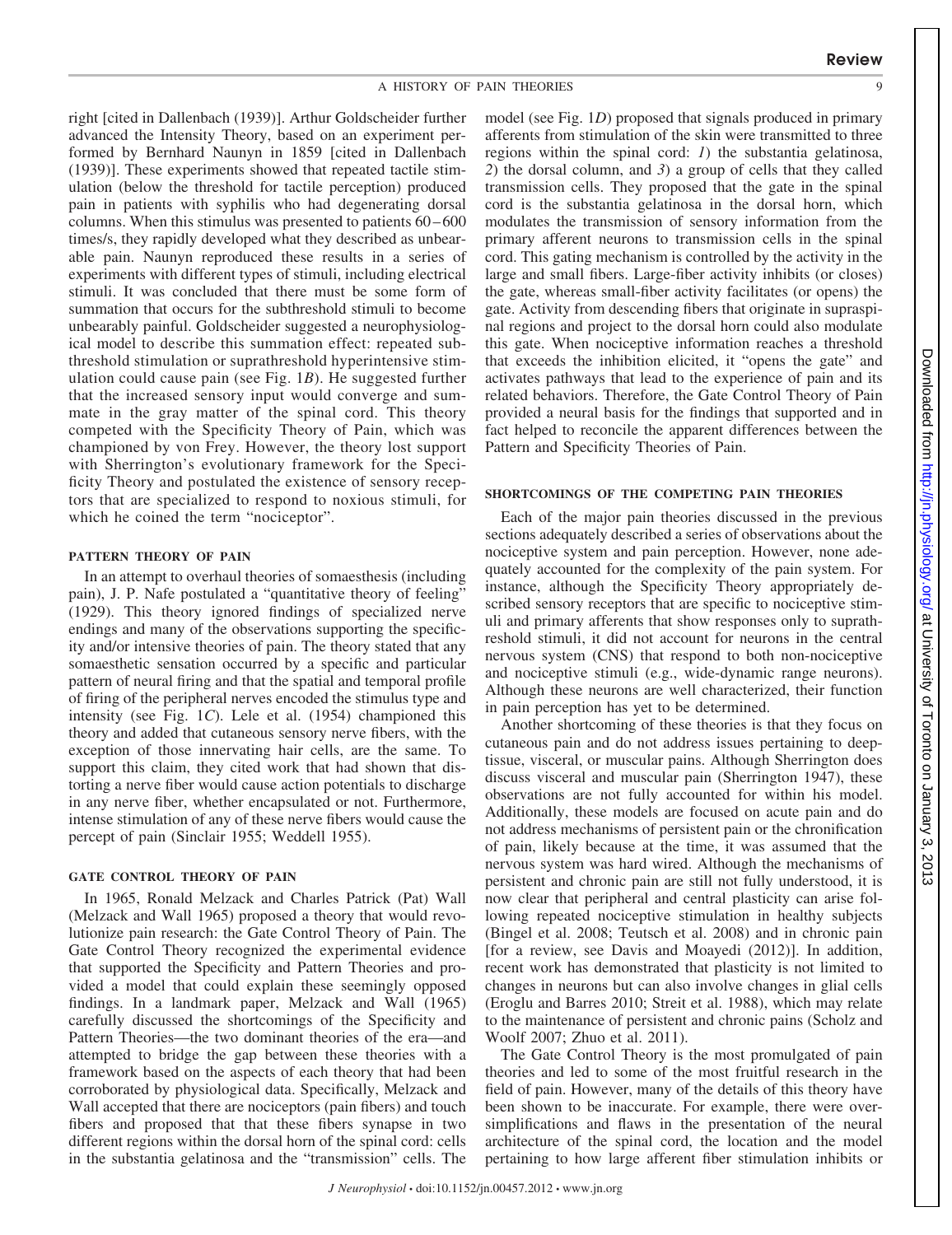modulates C-fibers (Nathan and Rudge 1974), and the hypothesized modulatory system, which we now know includes descending small-fiber projections from the brain stem (Treede 2006). Nonetheless, the Gate Control Theory spurred many studies in the field, and this significantly advanced our understanding of pain.

## **CONTEMPORARY VIEWS AND THE MULTIDIMENSIONAL ASPECTS OF PAIN**

Melzack and Casey (1968) described pain as being multidimensional and complex, with sensory-discriminative, affective-motivational, and cognitive-evaluative components. In addition, recent work has shown that pain can affect and interact with motor systems (Avivi-Arber et al. 2011; Borsook 2007). The concept of pain as a multidimensional experience has been described in ancient texts, dating as far back as the Syriac Empire (circa 200 BCE). In *The Book of Medicines* (Budge 2002), it is suggested that pain is the product of bile and phlegm mingled with cold and heat. These simple combinations occur in the brain, and according to Syriac medicine, pain is a product of the brain (a concept that has passed the test of time and that we still hold true today). Different types of pains would thus arise from differential combinations of these substances affecting the type of pain. It is noteworthy that the concepts of bile and phlegm and even those of cold and hot were understood in a different paradigm of philosophical thought; these are not the simple compounds we know today but rather, are used as a classification of the world. For instance, certain foods make the body "cool", whereas others make the body "warm". These concepts are not unique to the Syrians, since they follow a long tradition of ancient medicine passed down from the Egyptians [who were the first to record medical texts, e.g., *The Papyrus Ebers* (Bryan 1930)], to the Greeks (e.g., most famously, Hippocrates and Galen), to the Babylonians, and to the Assyrians.

The contemporary definition of pain used by the IASP is based on the divisional (multidimensional) definition proposed by Melzack and Casey (1968). These dimensions include the sensory-discriminative (intensity, location, quality, and duration), the affective-motivational (unpleasantness and the subsequent flight response), and the cognitive-evaluative (appraisal, cultural values, context, and cognitive state) dimensions of pain. These three dimensions are not independent but rather, interact with one another. They are, however, partially dissociable: the cognitive state of a person can modulate one or both of these dimensions of pain perception. In general, the more intense that a noxious stimulus is, the more unpleasant it will be (Duncan et al. 1989). However, there are exceptions to this rule: hypnosis has been shown to modulate pain unpleasantness without affecting intensity; that is, the person felt the pain but was not as bothered by the sensation (Kropotov et al. 1997; Meier et al. 1993; Rainville 2002; Rainville et al. 1997, 1999; Wik et al. 1999). This is an example of how the cognitive state can modulate the percept of the affective-motivational component of pain and can be referred to as cognitive modulation. Cognitive modulation of pain is reflected in the effects of placebo and nocebo (Colloca and Benedetti 2005; Colloca et al. 2008; Eippert et al. 2009; Wager et al. 2004), cognitive behavioral therapy (Salomons et al. 2004, 2007; Sharp 2001), and other treatments for chronic pain. More recently, neuro-

imaging suggests that brain function may not be modular but rather, likely involves networks (Bassett and Bullmore 2009). In the context of pain, various networks have been implicated in the experience of pain (Davis 2011; Legrain et al. 2011). Furthermore, recent studies have demonstrated that in chronic pain conditions, brain structure and function undergo plasticity and that network dynamics are altered (Baliki et al. 2011; Davis 2011; Seifert and Maihofner 2011).

Theories about somaesthesis and pain have continued to evolve as knowledge accumulates concerning the structure and function of pathways underlying pain perception and pain modulation. Recent advances in neuroimaging and cellular and molecular medicine have vastly expanded our understanding of pain, and as we continue to study the normal and abnormal neurophysiological and neuroanatomical bases of pain, we will continue to modify our working hypothesis. The discussion of Labeled Line vs. Pattern Theory has re-emerged recently in the field (Basbaum 2011). This discussion has highlighted the differences between the peripheral encoding of nociceptive stimuli and CNS processing and perception of pain. Specifically, Allan Basbaum, Ken Casey, Clifford Woolf, Howard Fields, and Vania Apkarian (the four commentators on Basbaum's posting) agree that experimental data have clearly demonstrated that peripheral sensory encoding does occur in a labeled-line fashion. However, at the level of the second- and third-order neurons in the CNS, we lack empirical data to determine how pain is perceived. Therefore, future work is required to address this key question. To do so, a clear understanding of the emergence of the current ideas in pain research and the data that have built the models is essential for us to progress in understanding pain and to develop effective treatments to alleviate this most common of ailments.

## **ACKNOWLEDGMENTS**

We thank Drs. Jonathan Dostrovsky, Barry Sessle, and Howard Tenenbaum for feedback on earlier versions of this paper.

#### **GRANTS**

Funding for K. D. Davis is provided by operating grants from the Canadian Institutes of Health Research.

### **DISCLOSURES**

No conflicts of interest, financial or otherwise, are declared by the authors.

#### **AUTHOR CONTRIBUTIONS**

Author contributions: M.M. prepared figures; M.M. drafted manuscript; M.M. and K.D.D. edited and revised manuscript; M.M. and K.D.D. approved final version of manuscript.

### **REFERENCES**

- **Aminoff MJ.** Historical perspective Brown-Sequard and his work on the spinal cord. *Spine (Phila PA 1976)* 21: 133–140, 1996.
- **Avivi-Arber L, Martin R, Lee JC, Sessle BJ.** Face sensorimotor cortex and its neuroplasticity related to orofacial sensorimotor functions. *Arch Oral Biol* 56: 1440 –1465, 2011.
- **Baliki MN, Baria AT, Apkarian AV.** The cortical rhythms of chronic back pain. *J Neurosci* 31: 13981–13990, 2011.
- **Basbaum A.** Specificity versus patterning theory: continuing the debate. In: *Pain Research Forum*, edited by McCaffrey P and Andrews N. http:// www.painresearchforum.org/forums/discussion/7347-specificity-versuspatterning-theory-continuing-debate [24 June 2011].

Downloaded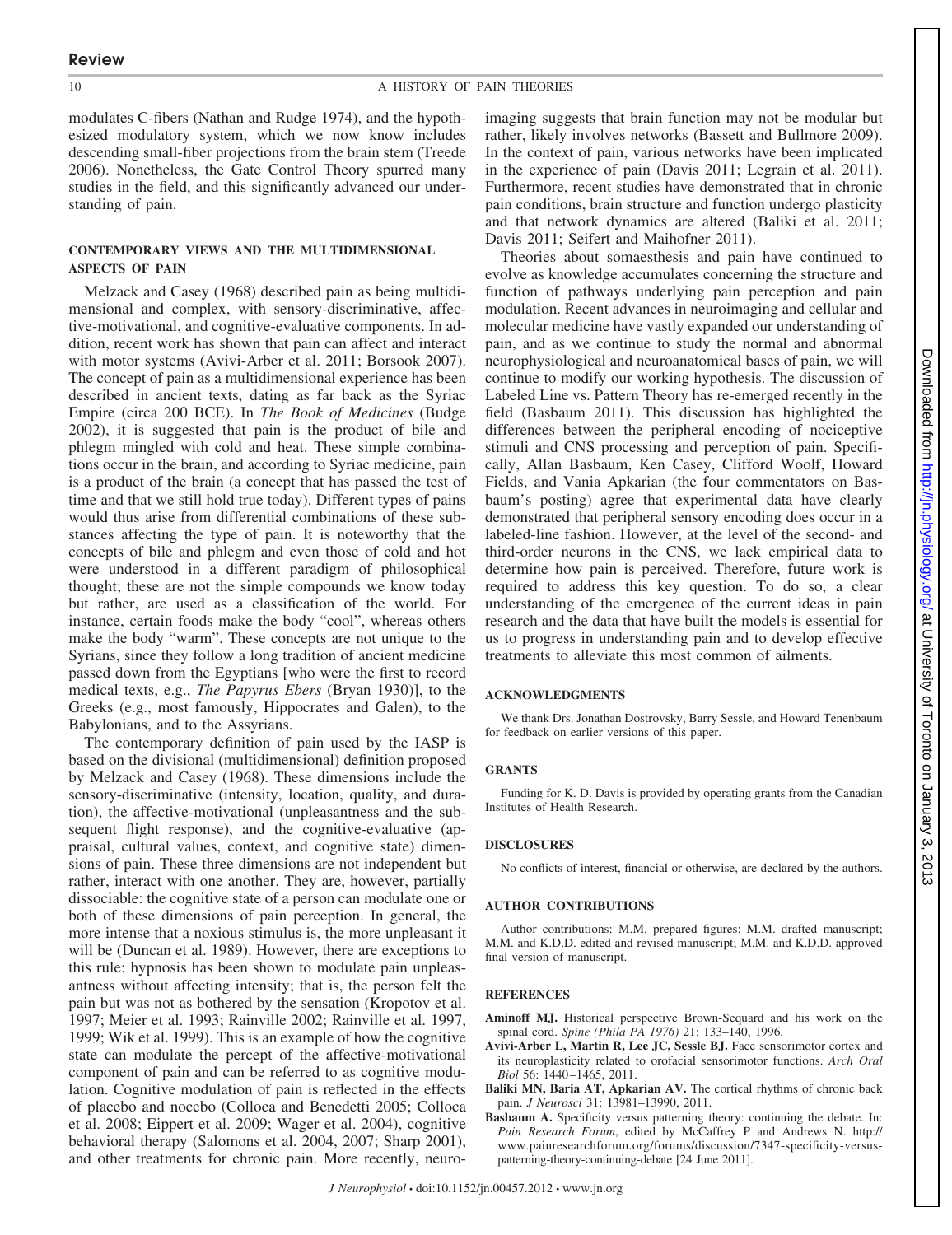- **Bassett DS, Bullmore ET.** Human brain networks in health and disease. *Curr Opin Neurol* 22: 340 –347, 2009.
- **Bell C, Shaw A.** Reprint of the "Idea of a New Anatomy of the Brain," with Letters, &c. *J Anat Physiol* 3: 147–182, 1868.
- **Bernard C, Magendie F.** Leçon d'ouverture du Cours de Médecine du Collège de France. Baillière, Paris, 1856.
- **Bessou P, Perl ER.** Response of cutaneous sensory units with unmyelinated fibers to noxious stimuli. *J Neurophysiol* 32: 1025–1043, 1969.
- **Bingel U, Herken W, Teutsch S, May A.** Habituation to painful stimulation involves the antinociceptive system—a 1-year follow-up of 10 participants. *Pain* 140: 393–394, 2008.
- **Boring EG.** *Sensation and Perception in the History of Experimental Psychology.* New York, London: D. Appleton-Century, 1942.
- **Borsook D.** Pain and motor system plasticity. *Pain* 132: 8 –9, 2007.
- **Bryan CP.** *The Papyrus Ebers/Translated from the German Version by Cyril P. Bryan with an Introd. by Professor G. Elliot Smith***.** London: Geoffrey Bles, 1930.
- **Budge EAW.** *The Book of Medicines: Ancient Syrian Anatomy, Pathology and Theraputics (Kegan Paul Library of Aracana)***.** London: Routledge, 2002.
- **Burgess PR, Perl ER.** Myelinated afferent fibres responding specifically to noxious stimulation of the skin. *J Physiol* 190: 541–562, 1967.
- **Cauna N, Mannan G.** The structure of human digital Pacinian corpuscles (*corpus cula lamellosa*) and its functional significance. *J Anat* 92: 1–20, 1958.
- **Cauna N, Ross LL.** The fine structure of Meissner's touch corpuscles of human fingers. *J Biophys Biochem Cytol* 8: 467– 482, 1960.
- **Colloca L, Benedetti F.** Placebos, and painkillers: is mind as real as matter? *Nat Rev Neurosci* 6: 545–552, 2005.
- **Colloca L, Benedetti F, Porro CA.** Experimental designs and brain mapping approaches for studying the placebo analgesic effect. *Eur J Appl Physiol* 102: 371–380, 2008.
- **Dallenbach KM.** Pain: history and present status. *Am J Psychol* 52: 331–347, 1939.
- **Darwin E, Darwin RW.** *Zoonomia; or, The Laws of Organic Life***.** London: J. Johnson, 1794.
- **Davis KD.** Neuroimaging of pain: what does it tell us? *Curr Opin Support Palliat Care* 5: 116 –121, 2011.
- **Davis KD, Moayedi M.** Central mechanisms of pain revealed through functional and structural MRI. *J Neuroimmune Pharmacol*, July 24, 2012 Epub ahead of print.
- **Descartes R.** *De Homine—Figuris et Latinitate Donatus Florentio Schuyl*. Leiden, Germany: Leffer & Moyardus, 1662.
- **Descartes R, Clerselier C, La Forge L, Schuyl F.** *L'homme et un Traitté de la ormation du Foetus du Mesme Autheur*. Paris: Charles Angot, 1664.
- **Dubner R, Sessle BJ, Storey AT.** *The Neural Basis of Oral and Facial Function*. New York: Plenum, 1978.
- **Duncan GH, Bushnell MC, Lavigne GJ.** Comparison of verbal and visual analogue scales for measuring the intensity and unpleasantness of experimental pain. *Pain* 37: 295–303, 1989.
- **Eippert F, Bingel U, Schoell ED, Yacubian J, Klinger R, Lorenz J, Buchel C.** Activation of the opioidergic descending pain control system underlies placebo analgesia. *Neuron* 63: 533–543, 2009.
- **Eroglu C, Barres BA.** Regulation of synaptic connectivity by glia. *Nature* 468: 223–231, 2010.
- **Goldscheider A.** *Ueber den Schmerz in Physiologischer und Klinischer Hinsicht: Nach einem Vortrage in der Berliner Militärärztlichen Gesellschaft*. Ann Arbor, MI: University of Michigan Library, 1894.
- **Iggo A, Muir AR.** The structure and function of a slowly adapting touch corpuscle in hairy skin. *J Physiol* 200: 763–796, 1969.
- **Kenins P.** The functional anatomy of the receptive fields of rabbit C polymodal nociceptors. *J Neurophysiol* 59: 1098 –1115, 1988.
- **Kropotov JD, Crawford HJ, Polyakov YI.** Somatosensory event-related potential changes to painful stimuli during hypnotic analgesia: anterior cingulate cortex and anterior temporal cortex intracranial recordings. *Int J Psychophysiol* 27: 1– 8, 1997.
- **Legrain V, Iannetti GD, Plaghki L, Mouraux A.** The pain matrix reloaded: a salience detection system for the body. *Prog Neurobiol* 93: 111–124, 2011.
- **Lele PP, Sinclair DC, Weddell G.** The reaction time to touch. *J Physiol* 123: 187–203, 1954.
- **Meier W, Klucken M, Soyka D, Bromm B.** Hypnotic hypo- and hyperalgesia: divergent effects on pain ratings and pain-related cerebral potentials. *Pain* 53: 175–181, 1993.
- **Melzack R, Casey KL.** *Sensory, motivational, and central control determinants of pain: a new conceptual model.* In: *The Skin Senses*, edited by Kenshalo D. Springfield, IL: C. C. Thomas, 1968, p. 423– 439.
- **Melzack R, Wall PD.** Pain mechanisms: a new theory. *Science* 150: 971–979, 1965.
- **Merkel F.** Tastzellen und Tastkörperchen bei den Hausthieren und beim Menschen. *Arch*. *Mikr. Anat. EntwMech.* 11: 636 – 652, 1875.
- **Meissner G.** Beitraege zur Anatomie und Physiologie der Haut. Leopold Voss: Leipzig, Germany, 1853.
- **Müller J.** *Handbuch der Physiologie des Menschen für Vorlesungen***.** Coblenz, Germany: Verlag von J. Hölscher, 1840.
- Nafe JP. A quatitative theory of feeling. *J Gen Psychol* 2: 199-211, 1929.
- **Nathan PW, Rudge P.** Testing the gate-control theory of pain in man. *J Neurol Neurosurg Psychiatry* 37: 1366 –1372, 1974.
- **Ochs S.** *A History of Nerve Functions: from Animal Spirits to Molecular Mechanisms*. New York; Cambridge, UK: Cambridge University Press, 2004.
- **Pacini F.** *Sopra un Particolar Genere di Piccoli Corpi Globulosi Scoperti Nel Corpo Umano da Filippo Pacini Alunno Interno Degli Spedali Riunti di Pistoia*. (*Letter to Accademia Medico-Fisica di Firenze*.), 1835.
- **Perl ER.** Ideas about pain, a historical view. *Nat Rev Neurosci* 8: 71– 80, 2007.
- **Perl ER.** Pain and the discovery of nociceptors. In: *Neurobiology of Nociceptors*, edited by Belmonte C and Cervero F. New York: Oxford University Press, 1996, p. 5–36.
- Perl ER, Kruger L. Nociception and pain: evolution of concepts and observations. In: *Pain and Touch*, edited by Kruger L. San Diego, CA: Academic, 1996, p. 180 –212.
- **Plato.** *Timaeus*. Salt Lake City, UT: Project Gutenberg, 1998.
- **Rainville P.** Brain mechanisms of pain affect and pain modulation. *Curr Opin Neurobiol* 12: 195–204, 2002.
- **Rainville P, Carrier B, Hofbauer RK, Bushnell MC, Duncan GH.** Dissociation of sensory and affective dimensions of pain using hypnotic modulation. *Pain* 82: 159 –171, 1999.
- **Rainville P, Duncan GH, Price DD, Carrier B, Bushnell MC.** Pain affect encoded in human anterior cingulate but not somatosensory cortex. *Science* 277: 968 –971, 1997.
- **Rey R.** *The History of Pain*. Cambridge, MA: Harvard University Press, 1995. **Ruffini A.** *Sur un nouvel organe nerveux terminal et sur la presence des*
- *corpuscules Golgi-Mazzoni dens le conjonctif souscutané de la pulpe des doigts de l'homme. Mémoires de l'Academie Royale*. Italy: L'Accademia Nazionale dei Lincei Lincei, 1893, 249 –265.
- **Salomons TV, Johnstone T, Backonja M, Shackman AJ, Davidson RJ.** Individual differences in the effects of perceived controllability on pain perception: critical role of the prefrontal cortex. *J Cogn Neurosci* 19: 993–1004, 2007.
- **Salomons TV, Johnstone T, Backonja MM, Davidson RJ.** Perceived controllability modulates the neural response to pain. *J Neurosci* 24: 7199 – 7203, 2004.
- **Schmitter AM.** 17th and 18th century theories of emotions. In: *The Stanford Encyclopedia of Philosophy*, edited by Zalta EN. http://plato.stanford.edu/ archives/win2010/entries/emotions-17th, 18th/ [15 Oct 2010].
- **Scholz J, Woolf CJ.** The neuropathic pain triad: neurons, immune cells, and glia. *Nat Neurosci* 10: 1361–1368, 2007.
- **Sechzer JA.** The ethical dilemma of some classical animal experiments. *Ann N Y Acad Sci* 406: 5–12, 1983.
- **Seifert F, Maihofner C.** Functional, and structural imaging of pain-induced neuroplasticity. *Curr Opin Anaesthesiol* 24: 515–523, 2011.
- Sharp TJ. Chronic pain: a reformulation of the cognitive-behavioural model. *Behav Res Ther* 39: 787– 800, 2001.
- **Sherrington CS.** *Man on His Nature*. Cambridge, UK: Cambridge University Press, 1955.
- **Sherrington CS.** Observations on the scratch-reflex in the spinal dog. *J Physiol* 34: 1–50, 1906.
- **Sherrington CS.** Qualitative difference of spinal reflex corresponding with qualitative difference of cutaneous stimulus. *J Physiol* 30: 39 – 46, 1903.
- **Sherrington CS.** *The Integrative Action of the Nervous System*. Cambridge, UK: Cambridge University Press, 1947.
- **Sinclair DC.** Cutaneous sensation and the doctrine of specific energy. *Brain* 78: 584 – 614, 1955.
- **Stahnisch FW.** Francois Magendie (1783–1855). *J Neurol* 256: 1950 –1952, 2009.

at University of Toronto on January 3, 2013 <http://jn.physiology.org/> Downloaded from

at University of

Toronto

**Visune** no

س 2013

from http://jn.physiology.org/

Downloaded